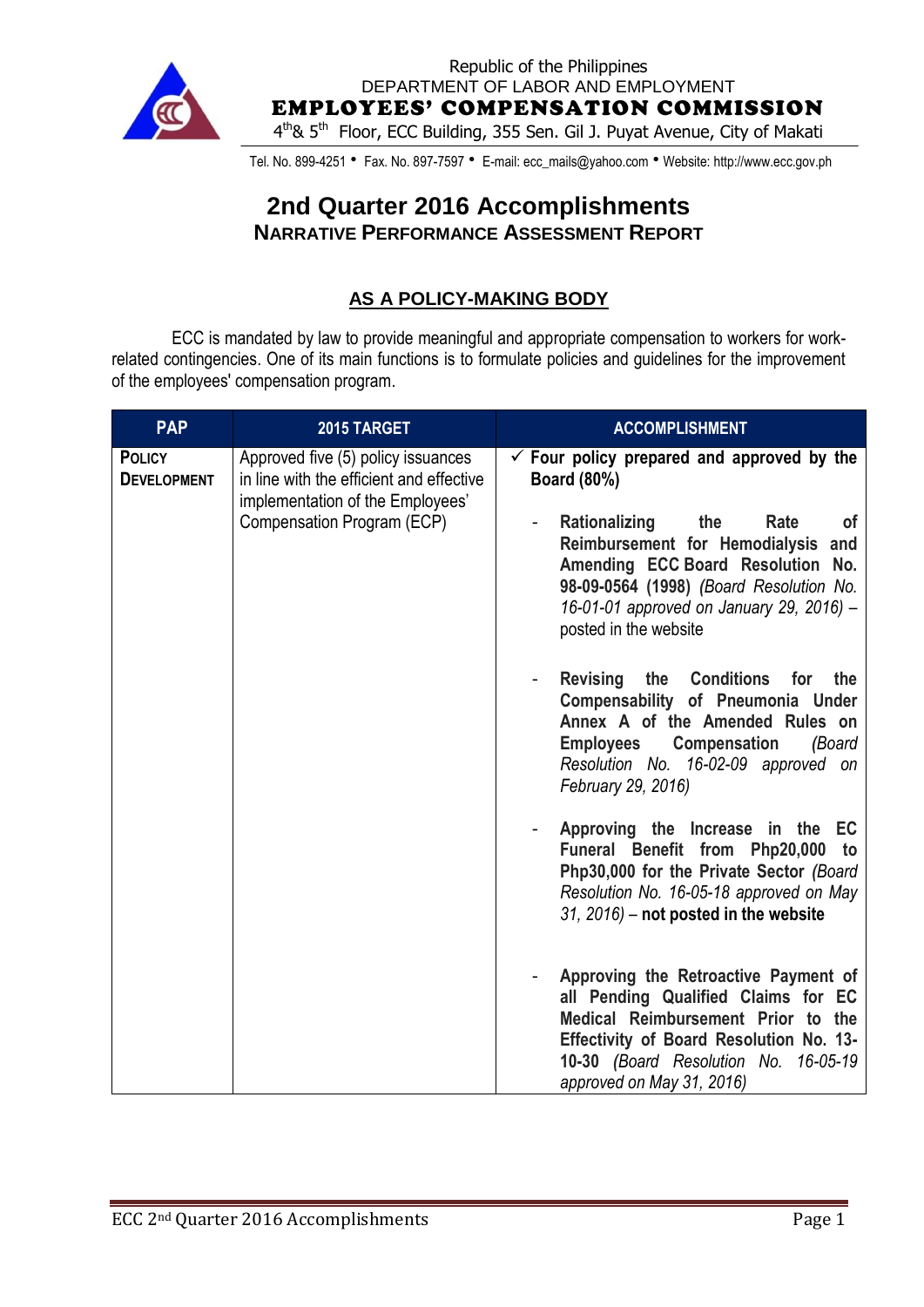### **AS AN APPELATE BODY**

ECC reviews and decides all appealed EC claims elevated to the Commission after denial by the Systems. A system of monitoring/tracking every action taken on the case has been installed to ensure prompt disposition of appealed EC claims.

| <b>PAP</b>                                                                    | 2015 TARGET                                                                                  | <b>ACCOMPLISHMENT</b>                                                                                                                                                                          |
|-------------------------------------------------------------------------------|----------------------------------------------------------------------------------------------|------------------------------------------------------------------------------------------------------------------------------------------------------------------------------------------------|
| <b>SPEEDY</b><br><b>DISPOSITION OF</b><br><b>EC APPEALED</b><br><b>CLAIMS</b> | 100% disposition rate by EO 2016<br>for EC appealed cases received as<br>of 20 November 2016 | 80 % disposition rate<br>✓<br>- 28 cases disposed<br>- 35 cases handled<br>$($ legal $-3$ ; medical $-27$ ; 2015 pending $-5$ )<br>100% disposition rate<br>- 28 cases disposed within the PCT |

## **ON INFORMATION DISSEMINATION**

This program is designed to increase public awareness on the Employees Compensation Program (ECP) and to ensure at all times that workers are informed of their rights, benefits and privileges under the ECP. This involves the conduct of seminars/lectures on the ECP and OSH in different venues. Target participants of ECP seminars/lectures are rank and file workers, labor union representatives and human resource officers.

| <b>PAP</b>                                               | 2015 TARGET                                                                                         | <b>ACCOMPLISHMENT</b>                                                                                                                           |
|----------------------------------------------------------|-----------------------------------------------------------------------------------------------------|-------------------------------------------------------------------------------------------------------------------------------------------------|
| <b>ECP</b><br><b>INFORMATION</b><br><b>DISSEMINATION</b> | Conducted 460 ECP advocacy<br>seminars with 27,000 participants<br>from 11,500 companies nationwide | 261 ECP advocacy seminars conducted<br>(57%)<br>$\checkmark$ 14,953 participants reached (58%)<br>$\checkmark$ 5,437 companies nationwide (45%) |